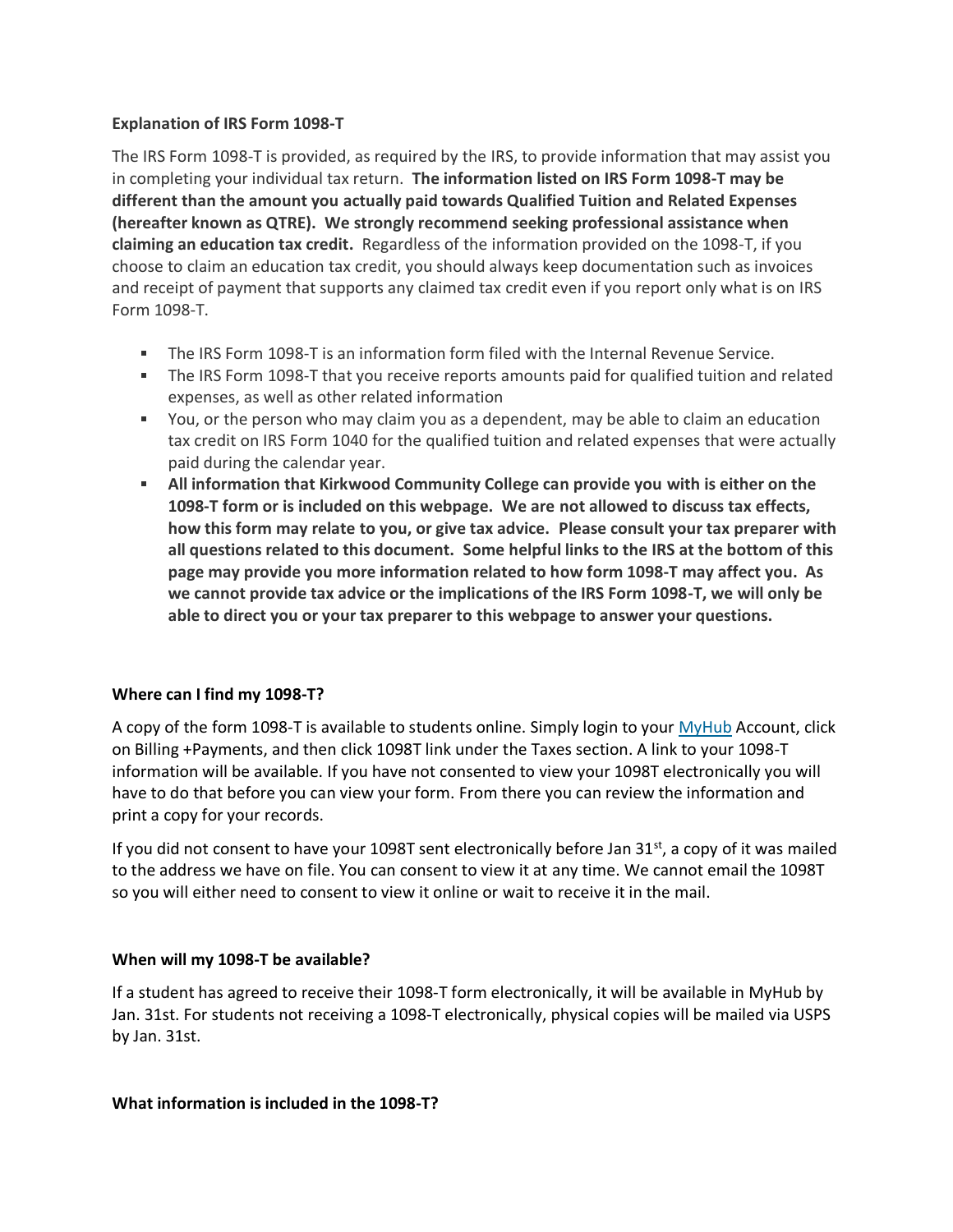**BOX 1** is referred to as qualified education payments. The amount reported in box 1 is the total amount of payments received less any reimbursements or refunds made during the calendar year. The amount reported is not reduced by scholarships and grants reported in box 5. Consult a tax professional for explanation.

*Please note, per IRS Publication 970 states that "the amount on form 1098-T might be different from the amount you actually paid and are deemed to have paid." Further IRS Form 8863 instructions state that "The amount of qualified Tuition and related expenses reported on Form 1098-T may not reflect the total amount of the qualified tuition and related expenses paid during the year for which you may claim the tax credit. You may include qualified tuition and related expenses that are not reported on IRS Form 1098-T when claiming one of the related credits if you can substantiate payment of these expenses."*

# **Adjustments Made for a Prior Year**

**BOX 4** of IRS Form 1098-T reports adjustments made to qualified tuition and related expenses calculated in a prior year. The amount reported in Box 4 represents a reduction in tuition billed during a prior calendar year. For example if you were billed in Nov-Dec and later had a reduction in the QTRE charges in the next year (ie withdrawal, courses dropped), Box 4 reports the decrease in billed tuition due to the withdrawal or drop. The amount reported in BOX 4 reports the decrease in QTRE from the withdrawal or drop of courses that reduced the QTRE. The amount reported in Box 4 for adjustments to qualified tuition and related expenses may reduce any allowable education credit you may claim for the prior year. See your tax advisor and/or IRS Form 8863/IRS Publication 970 for more information.

Note: It is possible for the other boxes to be empty and only have a number in BOX 4. This means as stated above that there was a reduction in qualified tuition and related expenses calculated on the 2019 1098-T that was reduced after December 31, 2019 but had no other reportable activity for the 2020 calendar year. Please consult a tax advisor and/or IRS Form 8863 and IRS Publication 970 for assistance.

#### **Scholarships and/or Grants**

**BOX 5** of IRS Form 1098-T reports the total of scholarships or grants. This generally includes all payments received from a third party.

Per IRS instruction, Veteran's Education Benefit amounts received are included in BOX 5.

#### **Adjustments to Scholarships or Grants For a Prior Year**

**BOX 6** of IRS Form 1098-T reports adjustments made to scholarships or grants reported on a prior year Form 1098-T that was in BOX 5. The amount reported in BOX 6 represents a reduction in scholarships or grants reported for a prior calendar year.